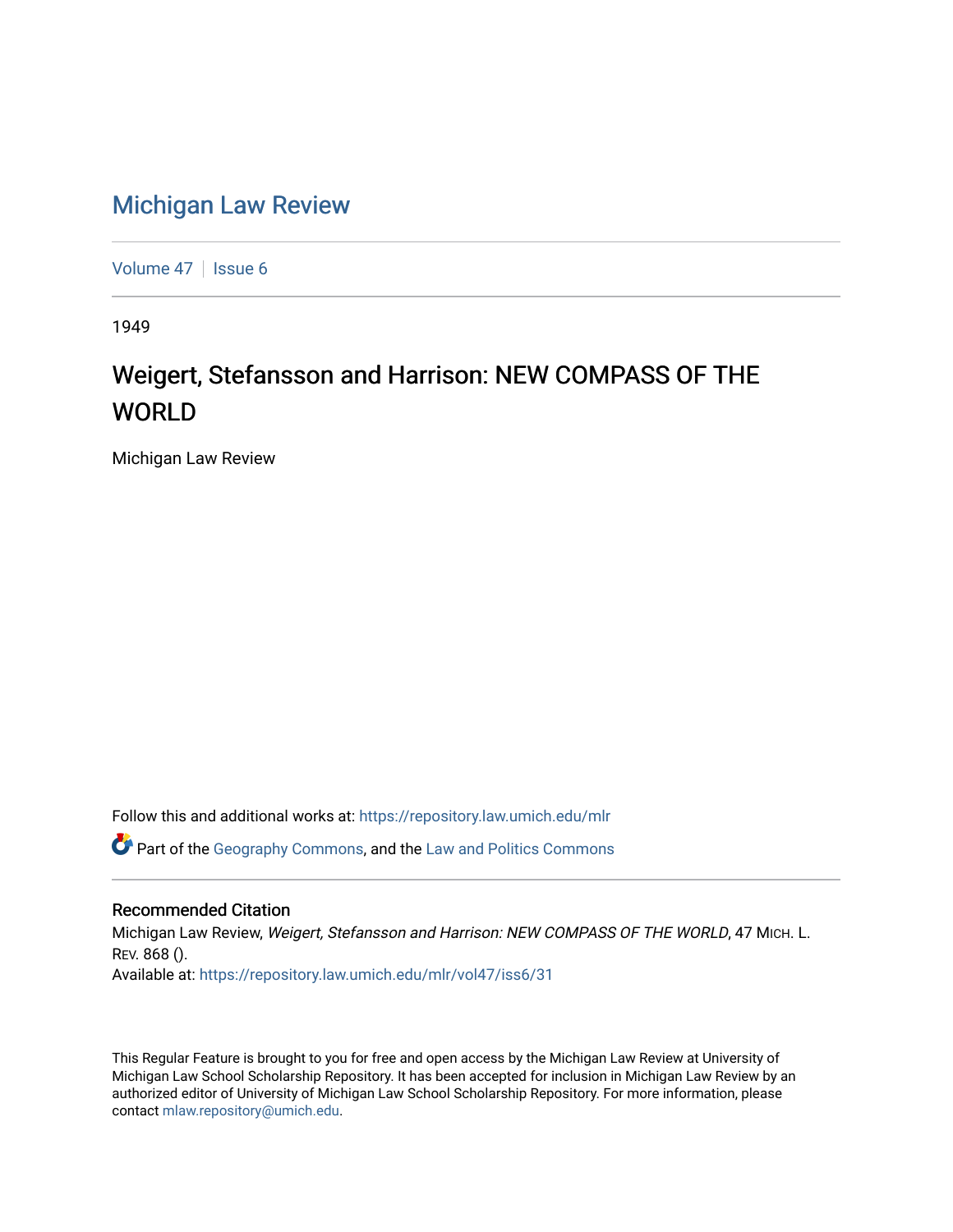NEw COMPASS OF THE WoRLD. Edited by *Hans W. Weigert, Vilhjalmur Stefansson* and *Richard* E. *Harrison.* New York: Macmillan. 1949. Pp. xix, 375. \$5.50.

'We have still to learn the vital lesson that the strategy of the peace must be based on geography," say the editors of this symposium. Twenty-three essays "describe and interpret" the geography of areas which have been or are likely to become centers of conilict, with emphasis on thorough analysis of a few regions rather than sketchy treatment of many. An important section of the work is devoted to Russia: